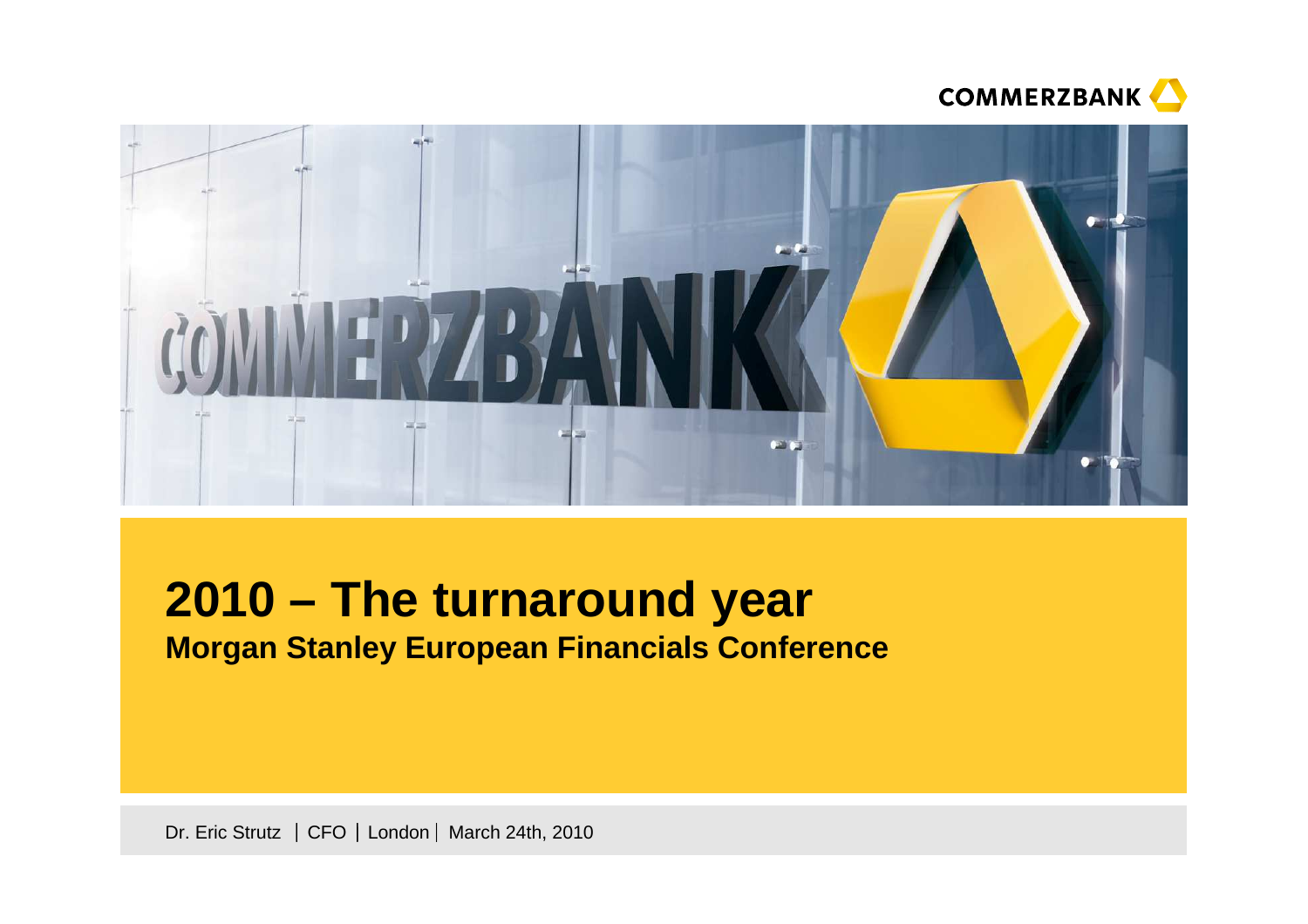

### **2009 – Risk reduction and stability**

Substantial progress on Dresdner Bank integration

Performance marked by one-off integration costs, rising LLPs and impact from the financial crisis

Leverage ratio improved – actively de-risked portfolios and significantly reduced assets

2009 revenues increased, costs under control



Commerzbank with a net result of minus €4.5bn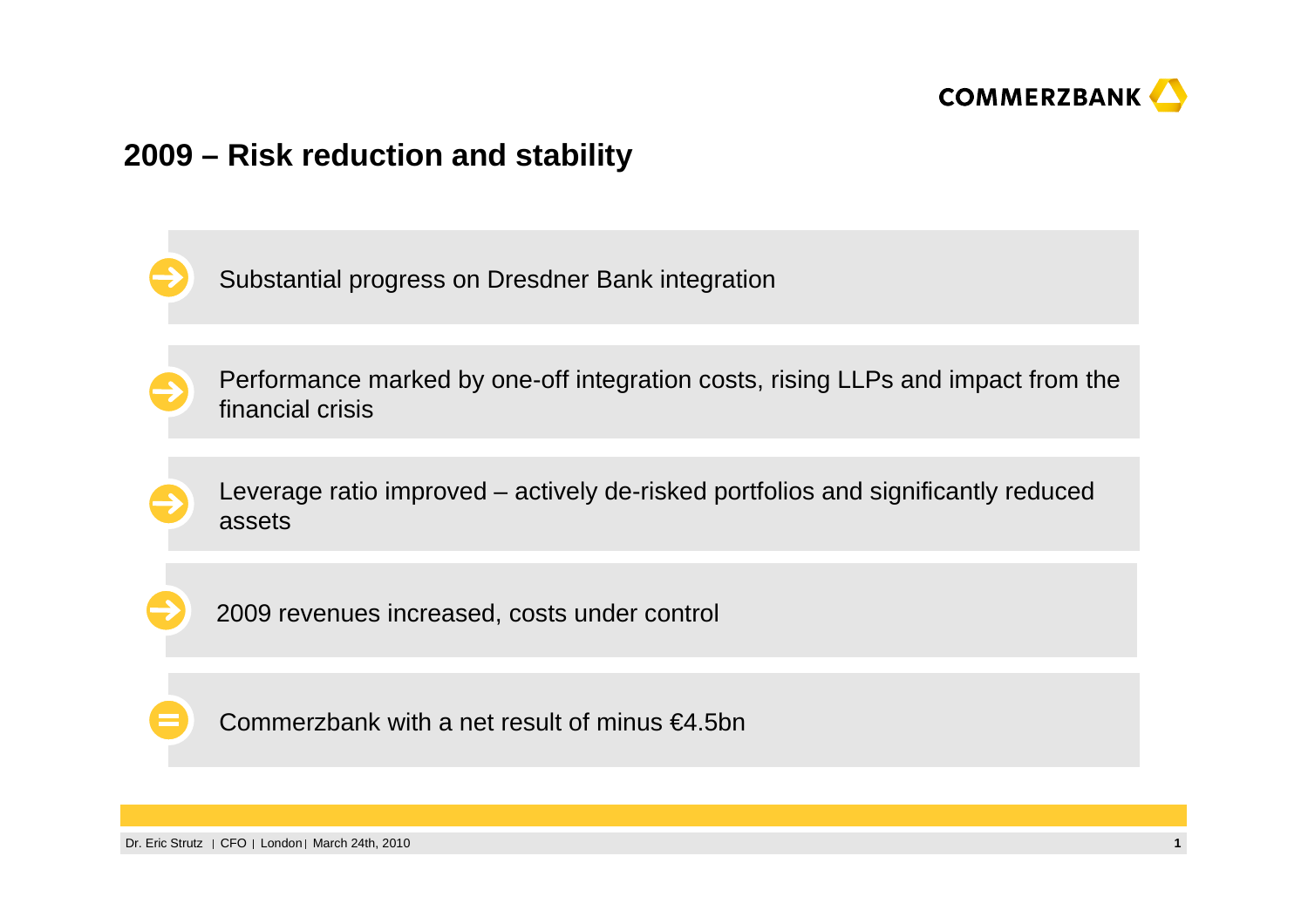

# **Significant integration progress**

- > Targeted cost synergies increased by 25% to €2.4bn
- Cost synergies achieved in 2009 ~27% ahead of plan

### **Corporates & MarketsCost synergies Personnel reduction**

- Front-office HR integration almost finalized
- Rightsizing towards focussedclient centric business model
- Successful brand migration
- Wind-down portfolios significantly downsized

- Reduction 77% ahead of plan
- Additionally almost 1,400 early retirements agreed on
- Almost 50% of overall reduction contracted
- Outlook 2010: Reduction of a further 500 FTEs already contractually agreed



\* incl. Global Functional Lead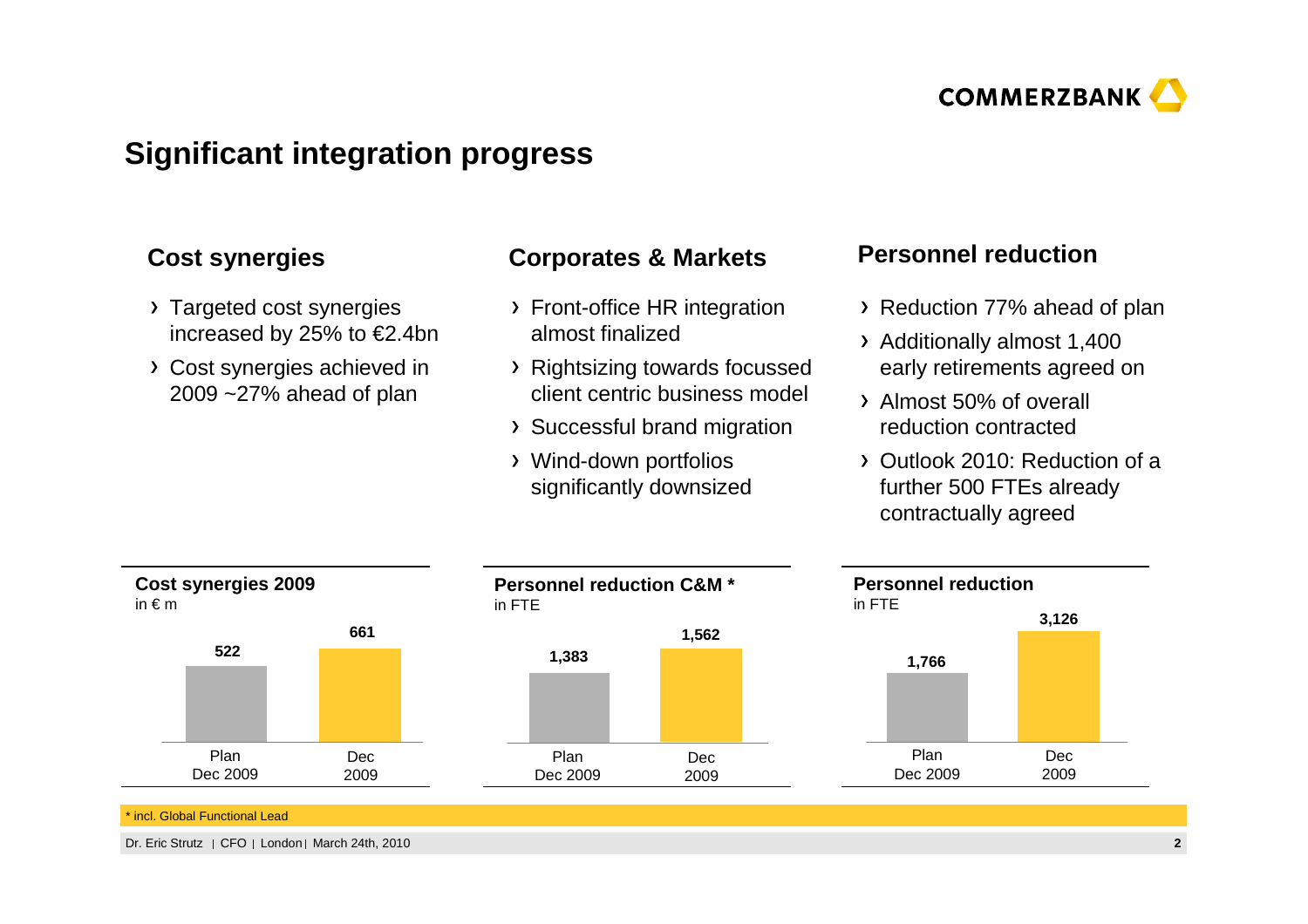

### **Considerably reduced total assets and RWA, sound Tier 1 ratio**



<sup>1)</sup> 2008 pro-forma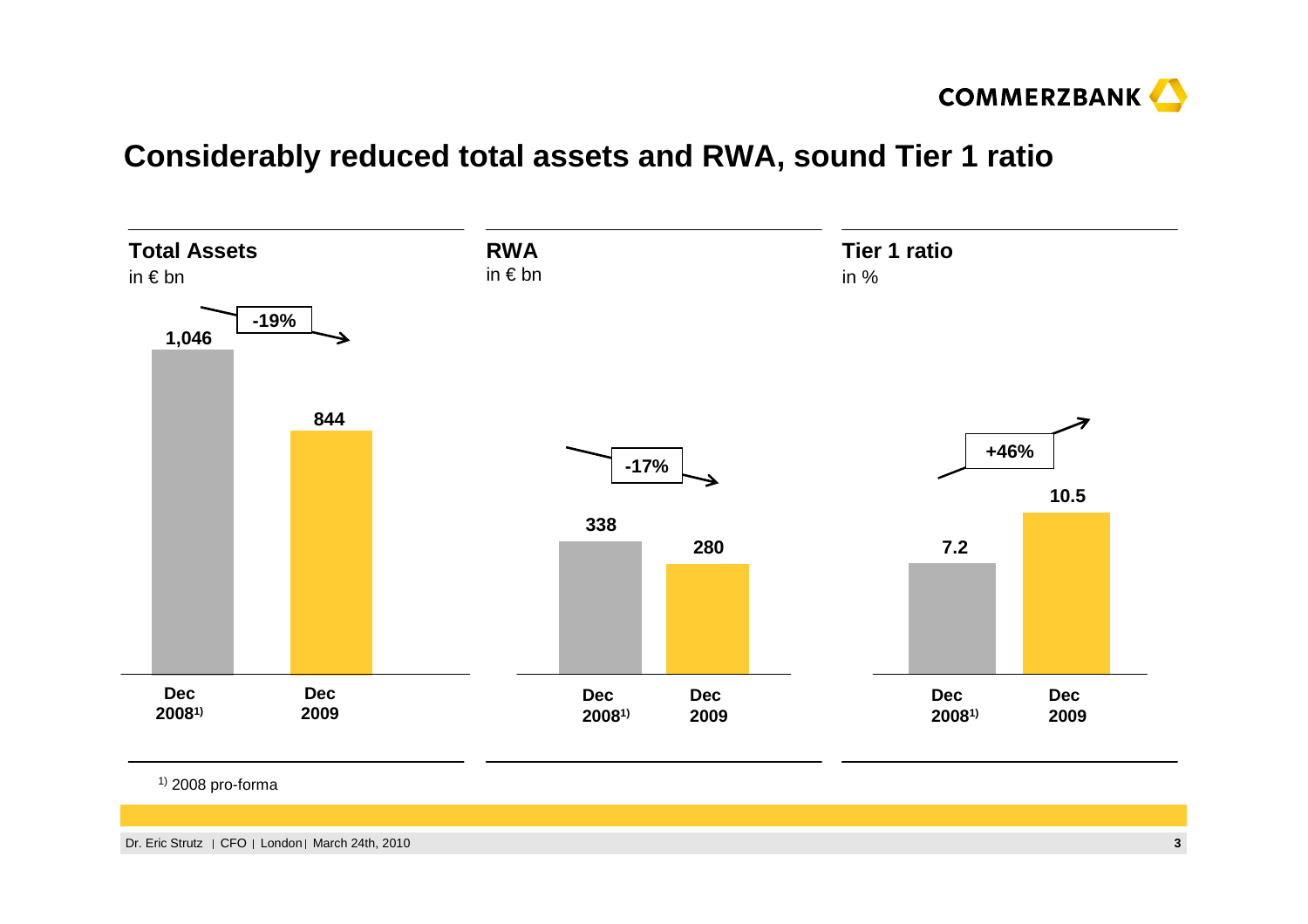

### **Revenues before LLP increased to €10.9bn**



<sup>1)</sup> 2008 pro-forma

Dr. Eric Strutz CFO London March 24th, 2010

**<sup>4</sup>**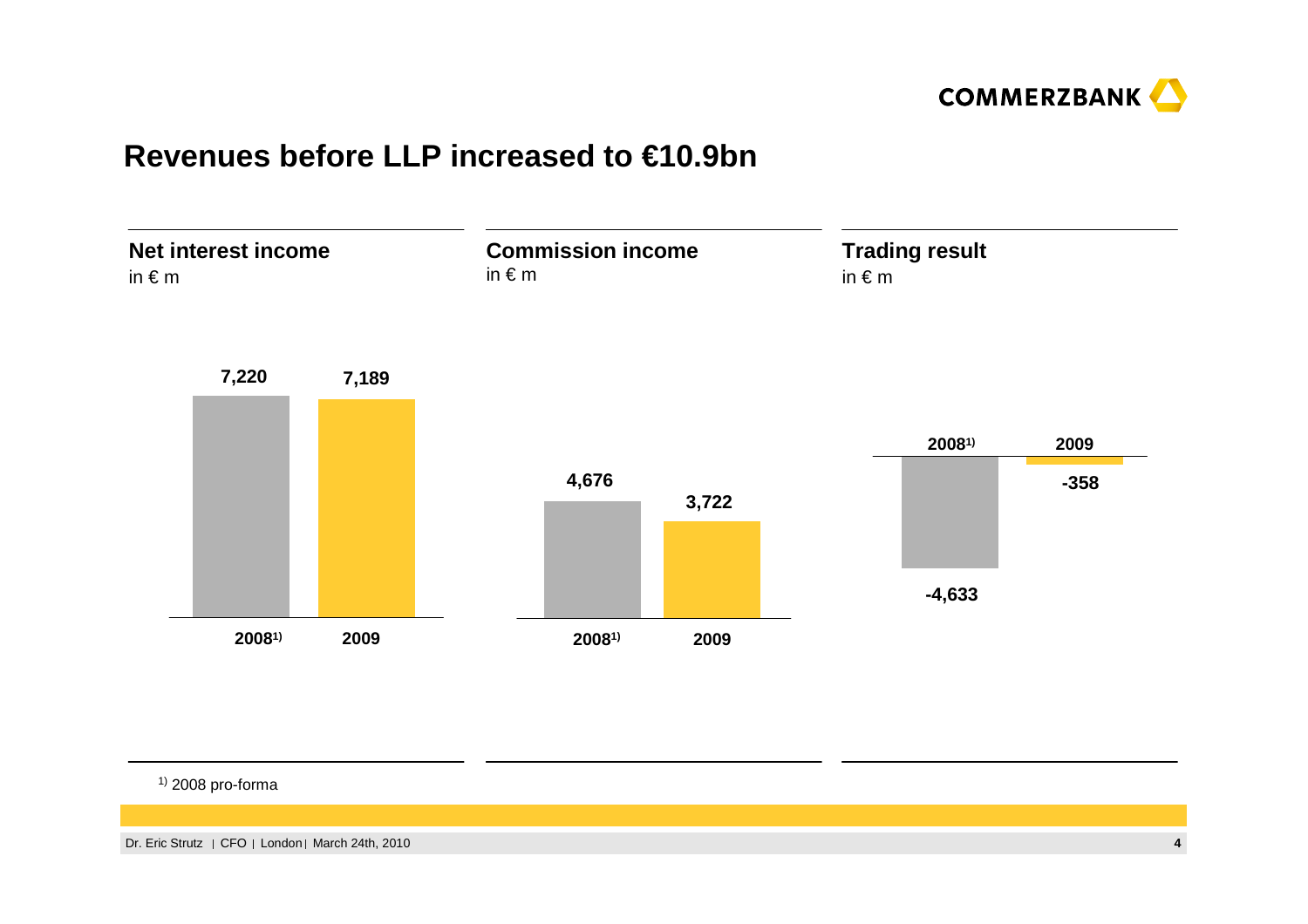

### **First cost synergies but high LLPs and integration costs**



#### <sup>1)</sup> 2008 pro-forma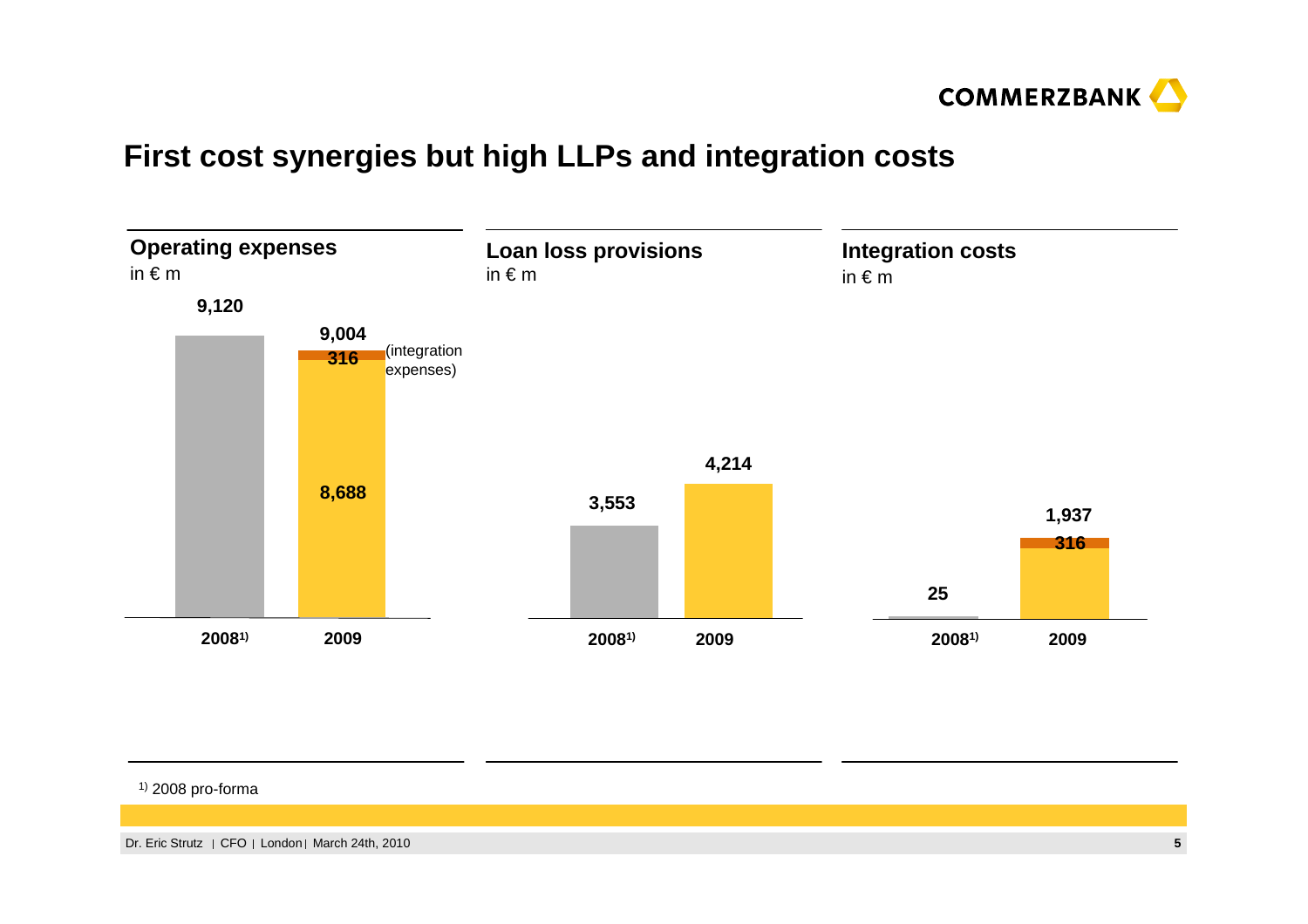

### **2009 affected by restructuring expenses and write-downs**



Revenues Op. expenses Op. profit before LLPsLLPs Op. profit Restructuring Write-downs expenses on goodwillTaxes**Net profit 2)**

<sup>1)</sup> 2008 pro-forma <sup>2)</sup> Net profit attributable to Commerzbank shareholders and SoFFin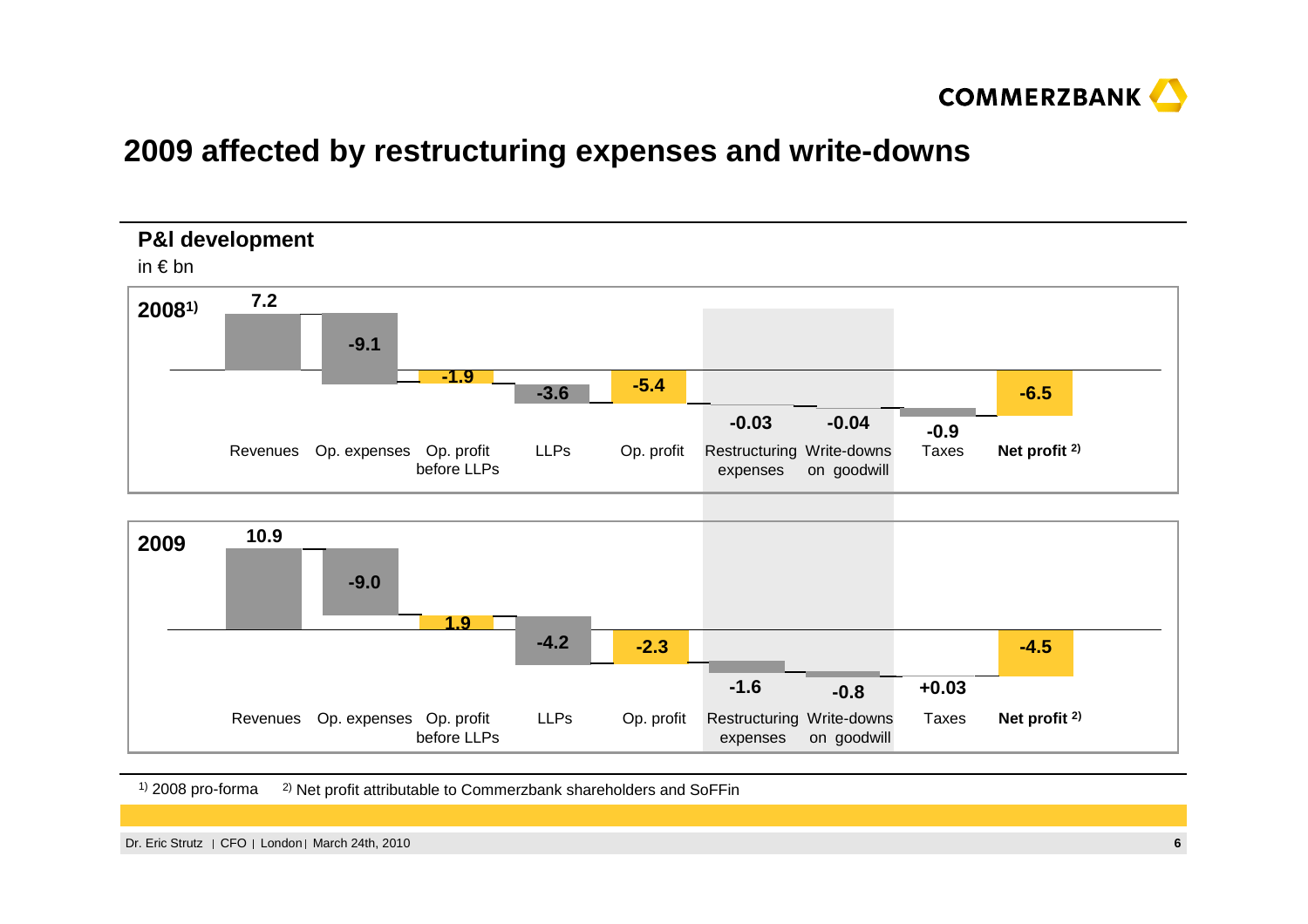

# **Private Clients and Mittelstandsbank profitable despite the crisis**

| <b>Private Clients</b>                                  | <b>Mittelstandsbank</b>                            |  |  |  |  |
|---------------------------------------------------------|----------------------------------------------------|--|--|--|--|
| Top achievements 2009                                   | Top achievements 2009                              |  |  |  |  |
| Operating profit in all quarters                        | > Strong underlying business                       |  |  |  |  |
| Integration well on track                               | Costs under control<br>$\sum$                      |  |  |  |  |
| Stable number of customers 11 million                   | Stable client base<br>$\sum$                       |  |  |  |  |
|                                                         | > Strong commitment to SME                         |  |  |  |  |
| <b>Near-term Challenges</b>                             | <b>Near-term Challenges</b>                        |  |  |  |  |
| Maintaining customer base throughout brand<br>migration | Growing insolvencies in the wake of recession<br>≻ |  |  |  |  |
| Rising unemployment                                     |                                                    |  |  |  |  |
| <b>Operating profit</b>                                 | <b>Operating profit</b>                            |  |  |  |  |
| in $\epsilon$ m                                         | in $\epsilon$ m<br>1,165                           |  |  |  |  |
| 824                                                     | 584                                                |  |  |  |  |
| 170                                                     |                                                    |  |  |  |  |
| 2008*<br>2009<br>* 2008 pro-forma                       | 2008*<br>2009<br>*2008 pro-forma                   |  |  |  |  |
|                                                         |                                                    |  |  |  |  |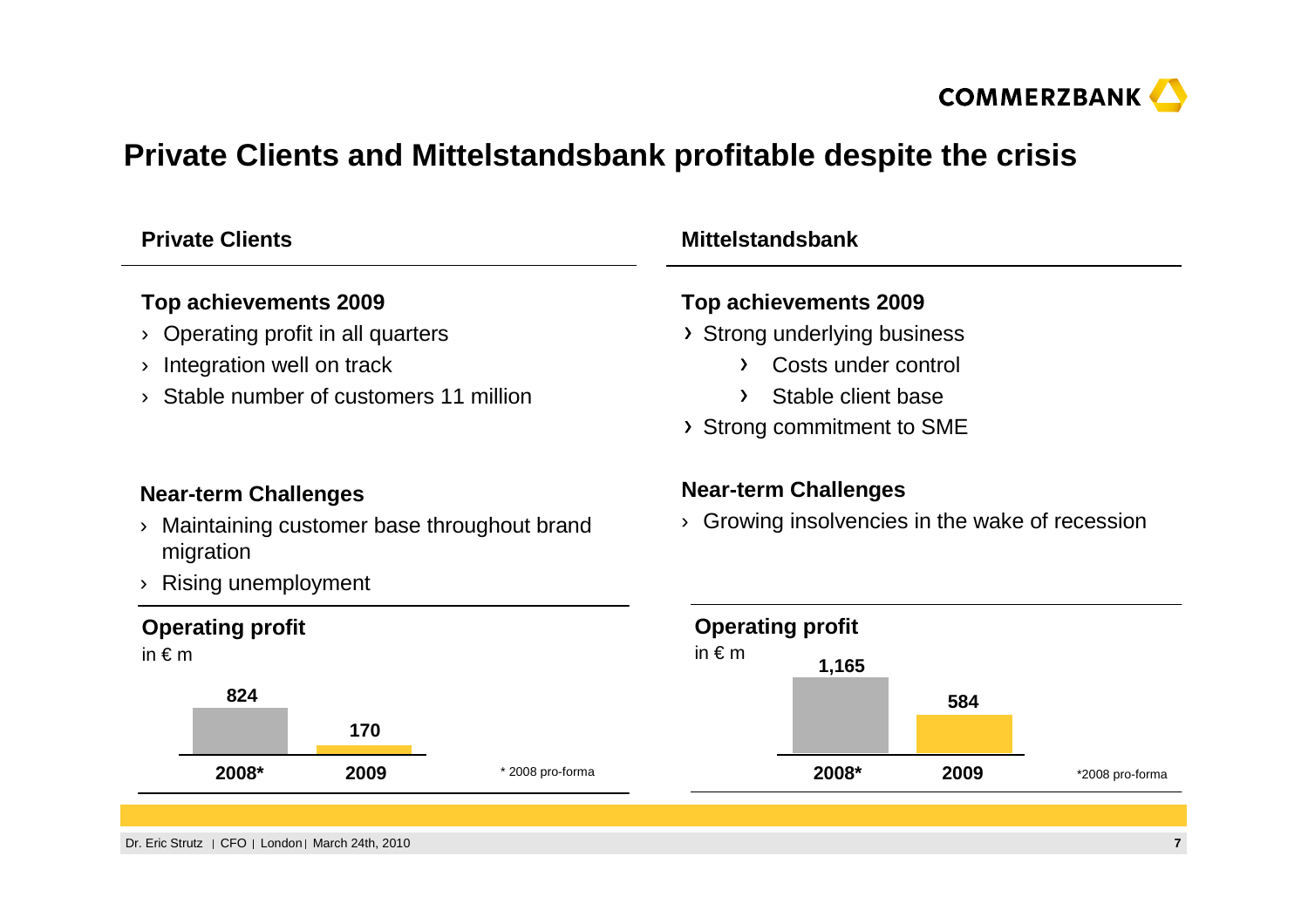

# **De-risking in C&M; demanding environment in CEE**

| <b>Corporates &amp; Markets</b>                |                                                   | <b>Central &amp; Eastern Europe</b>           |                                             |                                             |                             |                                         |                 |
|------------------------------------------------|---------------------------------------------------|-----------------------------------------------|---------------------------------------------|---------------------------------------------|-----------------------------|-----------------------------------------|-----------------|
| Top achievements 2009                          |                                                   |                                               | Top achievements 2009                       |                                             |                             |                                         |                 |
|                                                | One brand launched                                |                                               |                                             | > Strong underlying performance at BRE Bank |                             |                                         |                 |
| 90% of IB integration achieved<br>Σ            |                                                   |                                               | >Strategic re-alignment successful launched |                                             |                             |                                         |                 |
| Client centric business-model implemented<br>እ |                                                   |                                               | >Lowest CIR within the last 5 years         |                                             |                             |                                         |                 |
|                                                | De-risking portfolio significant reduced          |                                               | > Portfolio adjustments at Bank Forum       |                                             |                             |                                         |                 |
|                                                | Near-term challenges                              |                                               |                                             |                                             | <b>Near-term challenges</b> |                                         |                 |
| Financial market environment                   |                                                   | > Political and economic situation in Ukraine |                                             |                                             |                             |                                         |                 |
|                                                | Further reduction of wind-down portfolios         |                                               |                                             | ≻                                           |                             | Maintaining strong momentum at BRE Bank |                 |
| <b>Operating profit</b>                        |                                                   |                                               |                                             | <b>Operating profit</b>                     |                             |                                         |                 |
| in $\epsilon$ m                                | 2008*                                             | 2009                                          |                                             | in $\notin$ m                               | 321                         |                                         |                 |
|                                                |                                                   | $-421$                                        |                                             |                                             |                             | $-374$                                  |                 |
|                                                | $-1286$                                           |                                               | * 2008 pro-forma                            |                                             | 2008*                       | 2009                                    | *2008 pro-forma |
|                                                |                                                   |                                               |                                             |                                             |                             |                                         |                 |
|                                                | Dr. Eric Strutz   CFO   London   March 24th, 2010 |                                               |                                             |                                             |                             |                                         | 8               |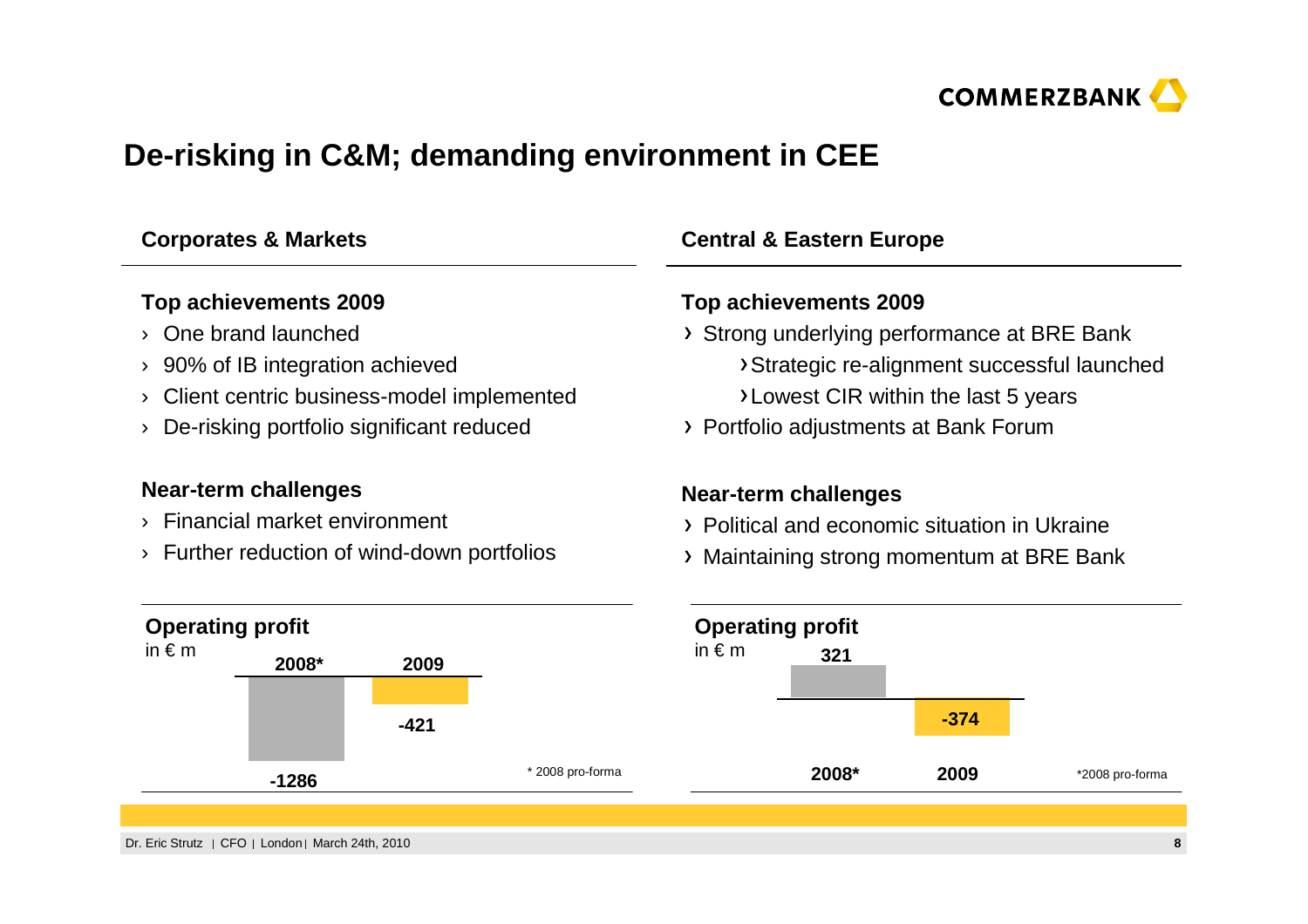

## **Downsizing of ABF and PRU successful**

### **Asset Based Finance**

### **Top achievements 2009**

- › CRE: refocused business-model started
- › Public Finance book substantially reduced
- › Integration of Ship Finance activities

### **Near-term Challenges**

- › Ongoing high risk costs
- › CRE: USA remain difficult
- › Further deterioration in shipping markets

### **Operating profit**



### **Portfolio Restructuring Unit**

### **Top achievements 2009**

- $\rightarrow$  Balance sheet reduction by more than 30%
- Actively managed and downsized structured credit portfolio
- Winding down in line with value maximization

### **Near-term Challenges**

- › Financial market environment
- $\rightarrow$  Minimize losses in the medium term

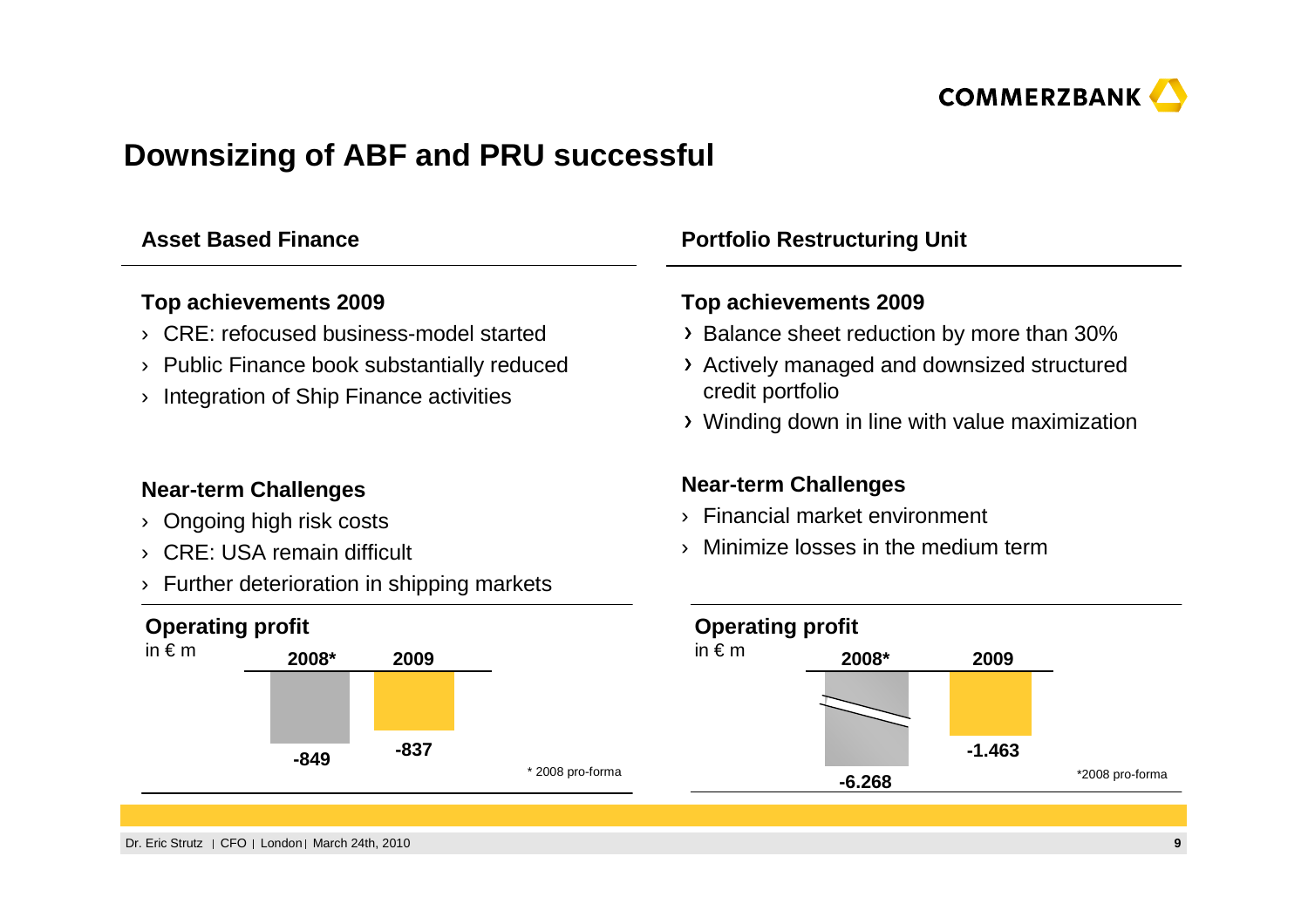

# **Strategic Roadmap 2012 – Progressing according to plan**

| 2009                                                 | 2010                                                                     | 2012                                     |
|------------------------------------------------------|--------------------------------------------------------------------------|------------------------------------------|
| <b>De-risking &amp; Stability</b>                    | <b>Group turnaround</b>                                                  | <b>Profitability</b>                     |
| Considerably strengthened                            | <b>Profitable Core Bank</b>                                              | $\geq$ 4bn group profit target           |
| financial base                                       | - MSB and PC continue to                                                 | CIR of below 60%<br>$\sum_{i=1}^{n}$     |
| <b>Optimizing ABF</b>                                | contribute significantly to                                              | Cost-synergies of $E2.2$ bn              |
| Downsizing PRU with a value<br>maximization approach | the overall Group<br>- C&M and CEE with                                  | Repayment of silent                      |
| Total assets significantly<br>reduced (deleveraging) | considerably improved<br>performance (vs. 2009)                          | participation starting latest by<br>2012 |
| Complexity significantly                             | LLPs back to 2008 levels <sup>1)</sup><br>$\sum_{i=1}^{n}$               |                                          |
| reduced                                              | Restructuring program in<br>Σ,                                           |                                          |
| Integration process running                          | ABF will be continued                                                    |                                          |
| according to plan                                    | Integration process and<br>targeted synergies continue<br>to be priority |                                          |

¹ 2008 LLPs €3.6bn + €0.2bn unwinding effect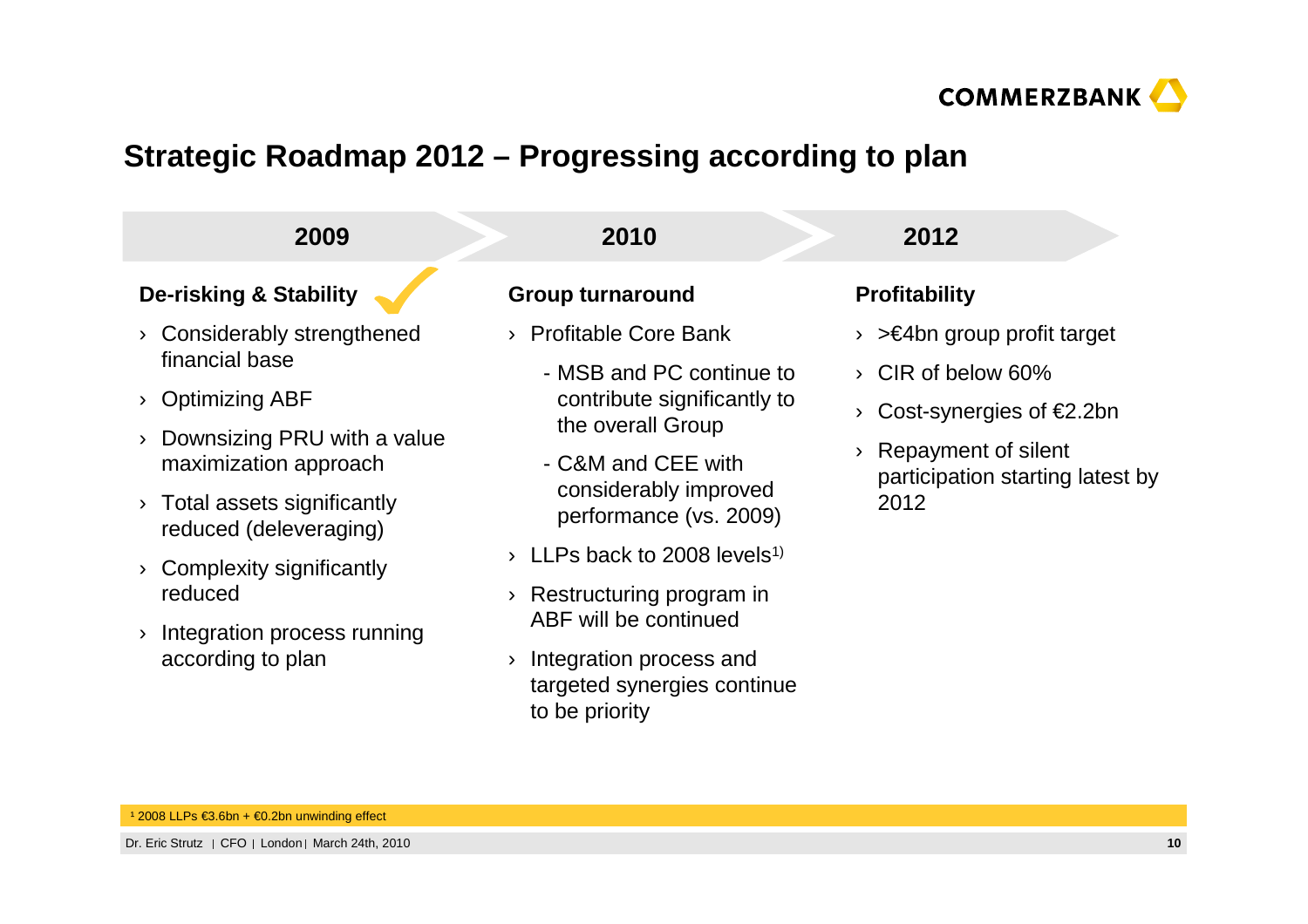

### **Risk provisions back to 2008 level**



\*restatement incl. €0.15bn unwinding effects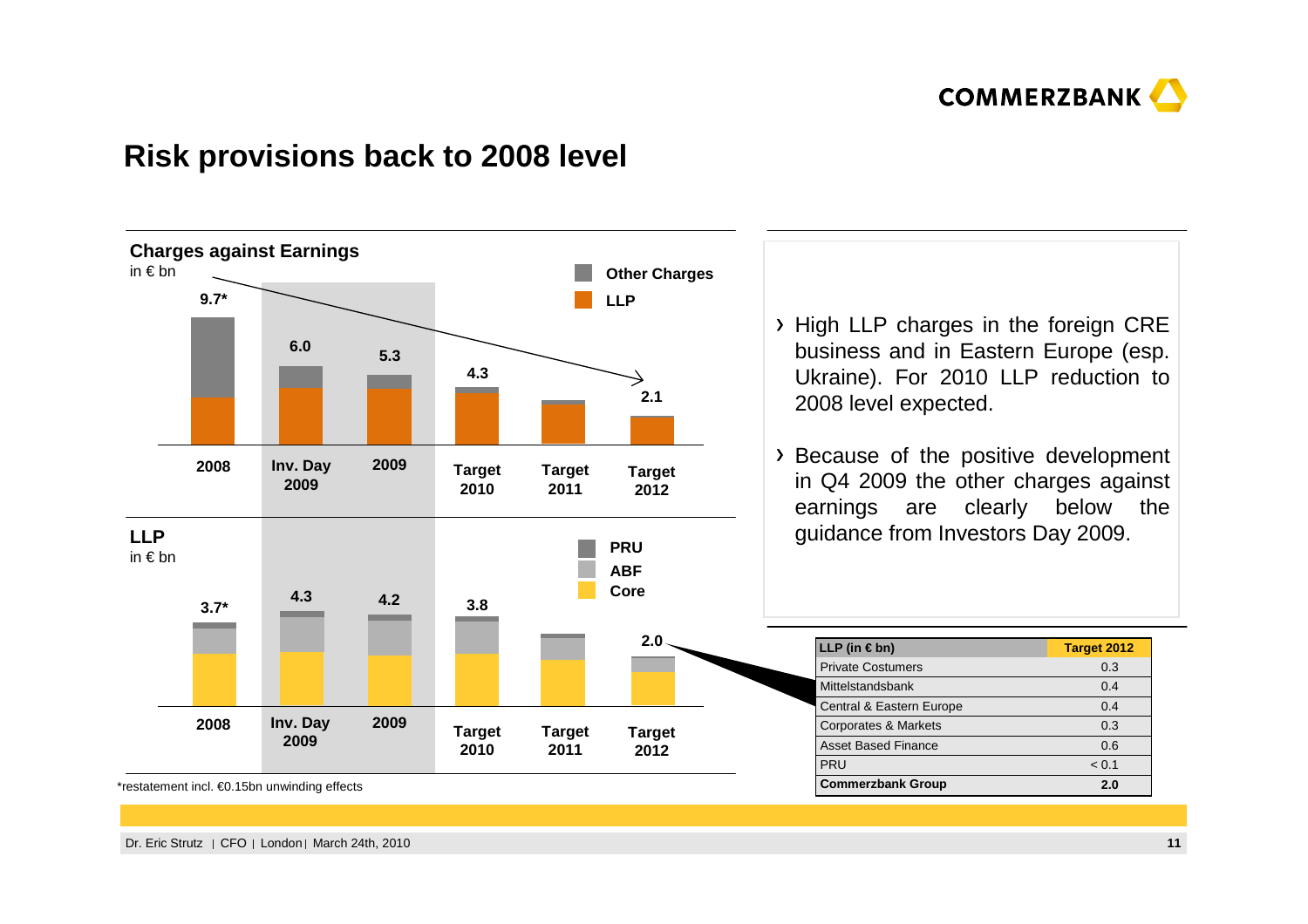

### **2010 – The turnaround year**

Market environment remains difficult

Hot spots: Ship Finance, CRE (US) and Ukraine (Bank Forum)

Ongoing sound performance in MSB and PC, considerably improved development in C&M and CEE



Realization of cost synergies of €1bn

**Commerzbank is well on track to reach targets of "Roadmap 2012"**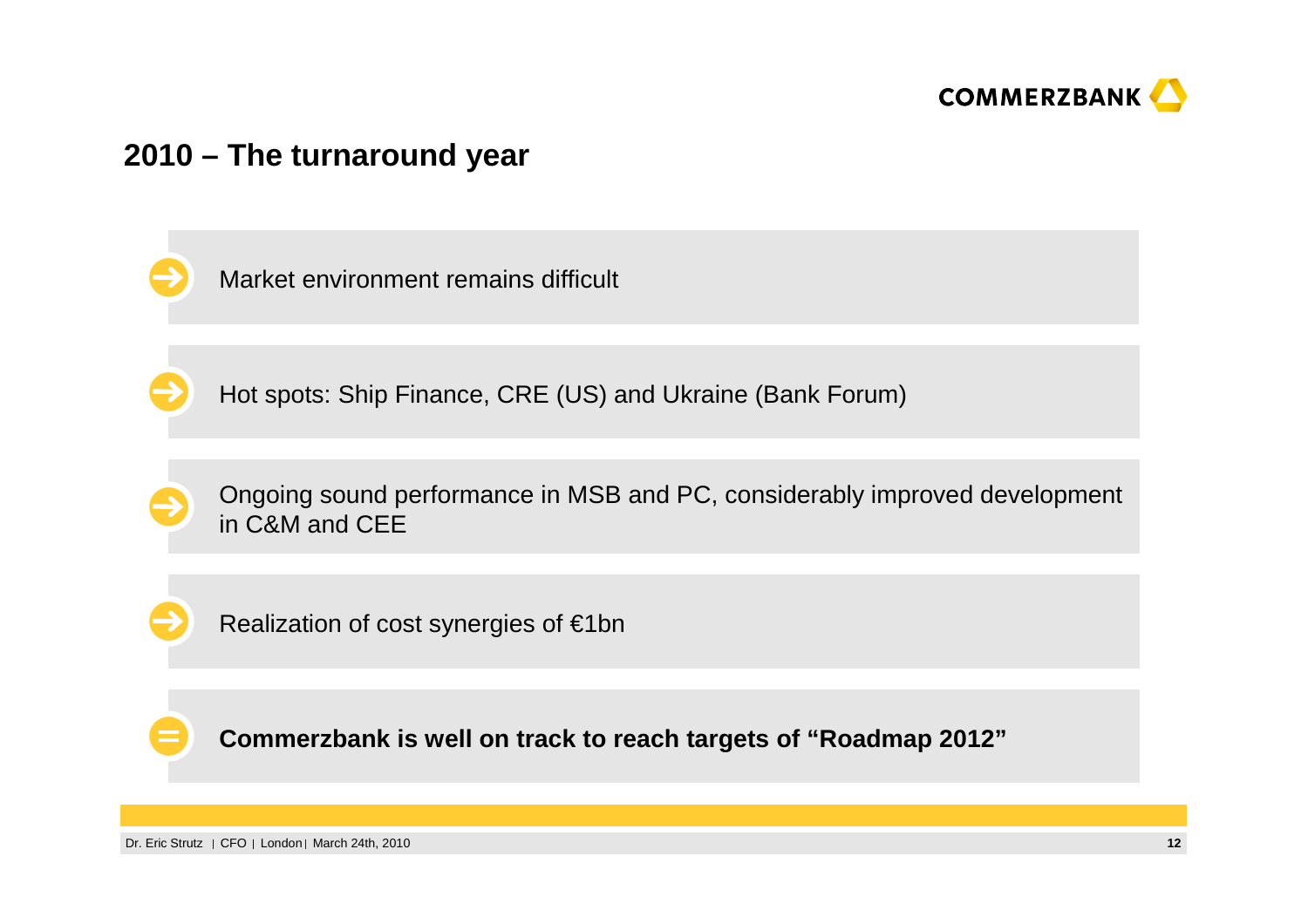

# **Strategic Roadmap 2012 – Group profit target > €4bn**

| <b>Commerzbank</b>                 |                              |                                               |                                           |                            |                                               |
|------------------------------------|------------------------------|-----------------------------------------------|-------------------------------------------|----------------------------|-----------------------------------------------|
| <b>Focus: Core Bank</b>            |                              |                                               | <b>Optimization</b>                       | <b>Downsizing</b>          |                                               |
| <b>Private</b><br><b>Customers</b> | Mittelstands-<br><b>bank</b> | <b>Central &amp;</b><br><b>Eastern Europe</b> | <b>Corporates &amp;</b><br><b>Markets</b> | <b>Asset Based Finance</b> | <b>Portfolio Restructuring</b><br><b>Unit</b> |

|                  | Return to normal profitability in core segments | <b>Retain healthy</b><br>business | Minimize<br>losses |
|------------------|-------------------------------------------------|-----------------------------------|--------------------|
| Operating profit | $> \in 3.6$ bn                                  | €0.4bn                            | $+/- 0$            |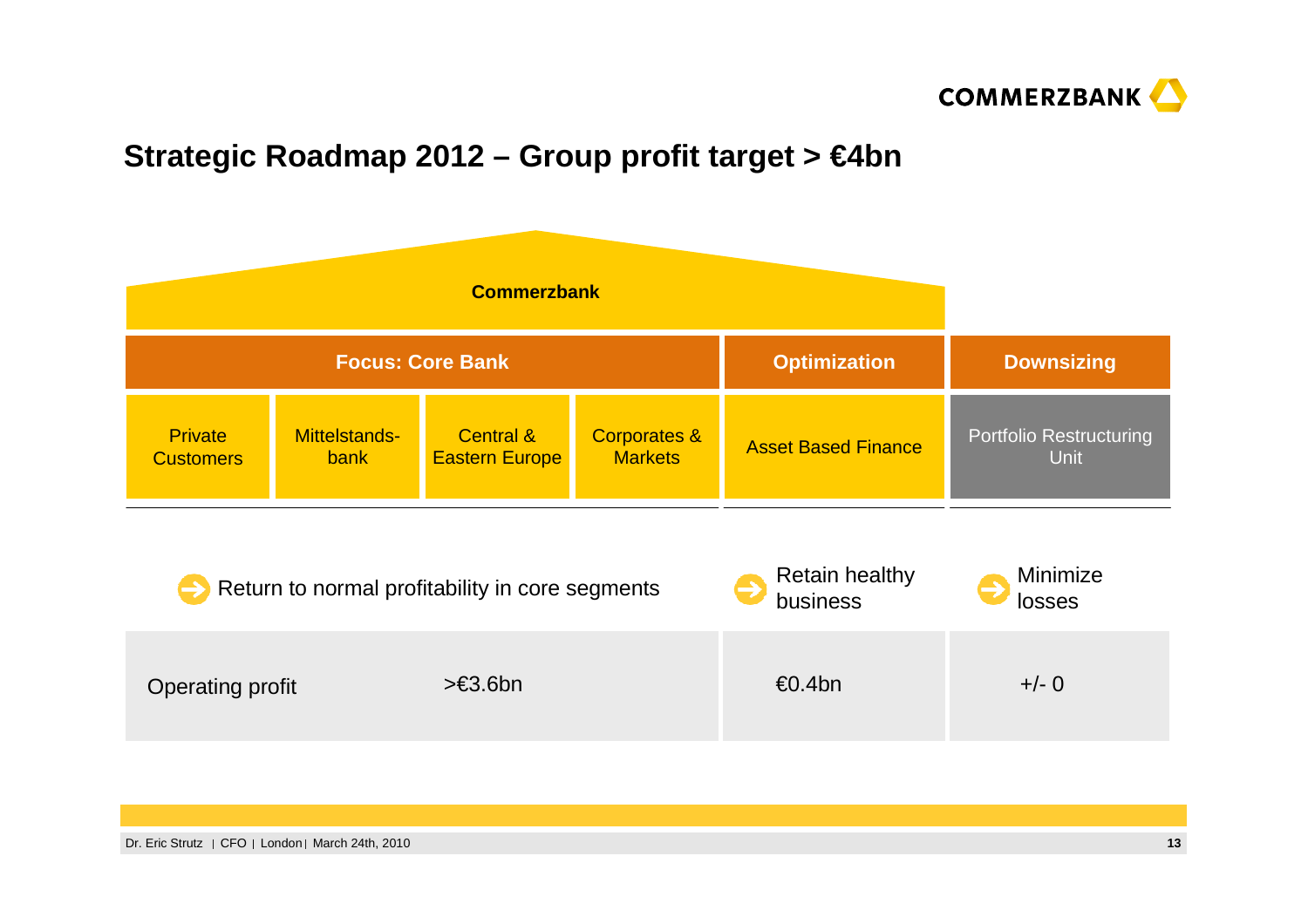

#### **For more information, please contact Commerzbank´s IR team:**

**Jürgen Ackermann (Head of Investor Relations)**P: +49 69 136 22338M: juergen.ackermann@commerzbank.com

#### **Equity IR**

**Michael H. Klein** (Head of Equity IR)P: +49 69 136 24522M: michael.klein@commerzbank.com

**Sandra Büschken** P: +49 69 136 23617M: sandra.bueschken@commerzbank.com

**Dr. Frank Grobe** P: +49 69 263 50780M: frank.grobe@dresdner-bank.com

**Ute Heiserer-Jäckel** P: +49 69 136 41874M: ute.heiserer-jaeckel@commerzbank.com

**Simone Nuxoll** P: +49 69 136 45660M: simone.nuxoll@commerzbank.com

**Stefan Philippi** P: +49 69 136 45231M: stefan.philippi@commerzbank.com

**Christina Peri**ć (Assistant)  $P: +496913622255$ M: christina.peric@commerzbank.com

#### **Financial Reporting / Fixed Income Strategic Research**

**Klaus-Dieter Schallmayer** (Head of FR/FI)P: +49-69 263 57628 M: klaus-dieter.schallmayer@dresdner-bank.com

**Wennemar von Bodelschwingh**P: +49 69 136 43611 M: wennemar.vonbodelschwingh@commerzbank.com

**Michael Desprez** P: +49 69 263 54357M: michael.desprez@dresdner-bank.com

**Karsten Swoboda** P: +49 69 136 22339M: karsten.swoboda@commerzbank.com **ir@commerzbank.comwww.ir.commerzbank.com**

**Dirk Bartsch** (Head of Strategic Research)P: +49 69 136 2 2799 M: dirk.bartsch@commerzbank.com

**Markus Bär** P: +49 69 136 43886 M: markus.baer@commerzbank.com

**Ulf Plesmann** P: +49 69 136 43888 M: ulf.plesmann@commerzbank.com